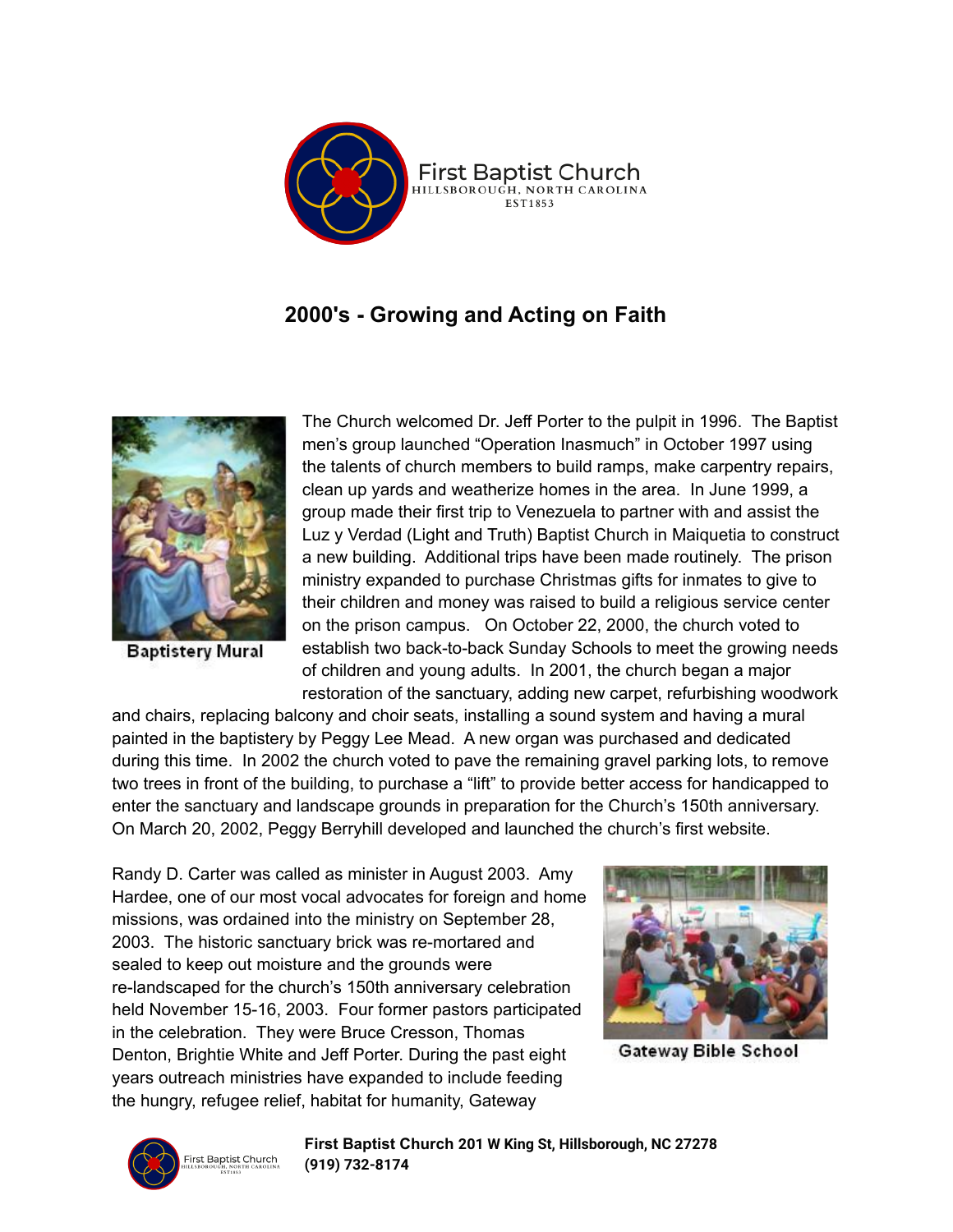apartment ministry and bible classes for after-school elementary students. The church sponsors a Memorial Day and a Halloween trunk and treat fellowship for the community each

year. In 2011, a Hispanic congregation began holding weekly worship and bible study meetings at the church. Because of growth in membership, the church now conducts two Sunday Schools in addition to two morning worship services. In April 2007, the deacons appointed a space assessment team to study current and future needs. The team recommended that the church hire the architectural firm of Tise-Kiester to develop a facility and land use master plan for the church. Handicap accessibility was deemed a priority for both existing and new space. A master plan for a three phase expansion was presented to the church on April 19, 2008. The church approved the master plan in concept and the team's recommendation to



**Hispanic Congregation** 

appoint a building committee to develop construction drawings and a capital campaign committee to secure funds to begin phase one renovations and construction.



Church Master Plan

Because of a major economic downturn, the church delayed appointing the committees until the end of 2009. Cargill Associates were hired to help the capital campaign committee conduct a pre-campaign feasibility study. Based on the feasibility study presented by Cargill to the church on April 6, 2010, the building committee continued to develop with Tise-Kiester a base-line renovation and construction project for a cost not to exceed \$1.5 million dollars. The building and capital campaign committees presented their findings and recommendations to the church in

conference on May 2, 2010. The church approved hiring Cargill associates to help conduct a capital campaign during the fall and to provide funds for Tise-Kiester to develop systematic drawings to renovate the sanctuary and educational building and to construct a new addition with an elevator and two new classrooms. A capital campaign was conducted from September to November 2010. The campaign's logo depicts the open doors of our church with the inscription "A place for every generation." To date the capital campaign has received three-year commitments and additional contributions from church members of over \$600,000. The cost for the renovation and construction that began in October 2011 was \$1.43 million. To provide more educational space in the renovated facilities, the church's offices and library were relocated to the parsonage which was vacated by the Carter family in September 2009. The parsonage is now referred to as the Annex.



**First Baptist Church 201 W King St, Hillsborough, NC 27278 (919) [732-8174](https://www.google.com/search?q=first+baptist+hillsborough%2C+nc&oq=first+ba&aqs=chrome.0.69i59j46i131i199i291i433i512j69i59j69i57j0i131i433i512j69i60j69i61j69i60.1105j0j7&sourceid=chrome&ie=UTF-8#)**

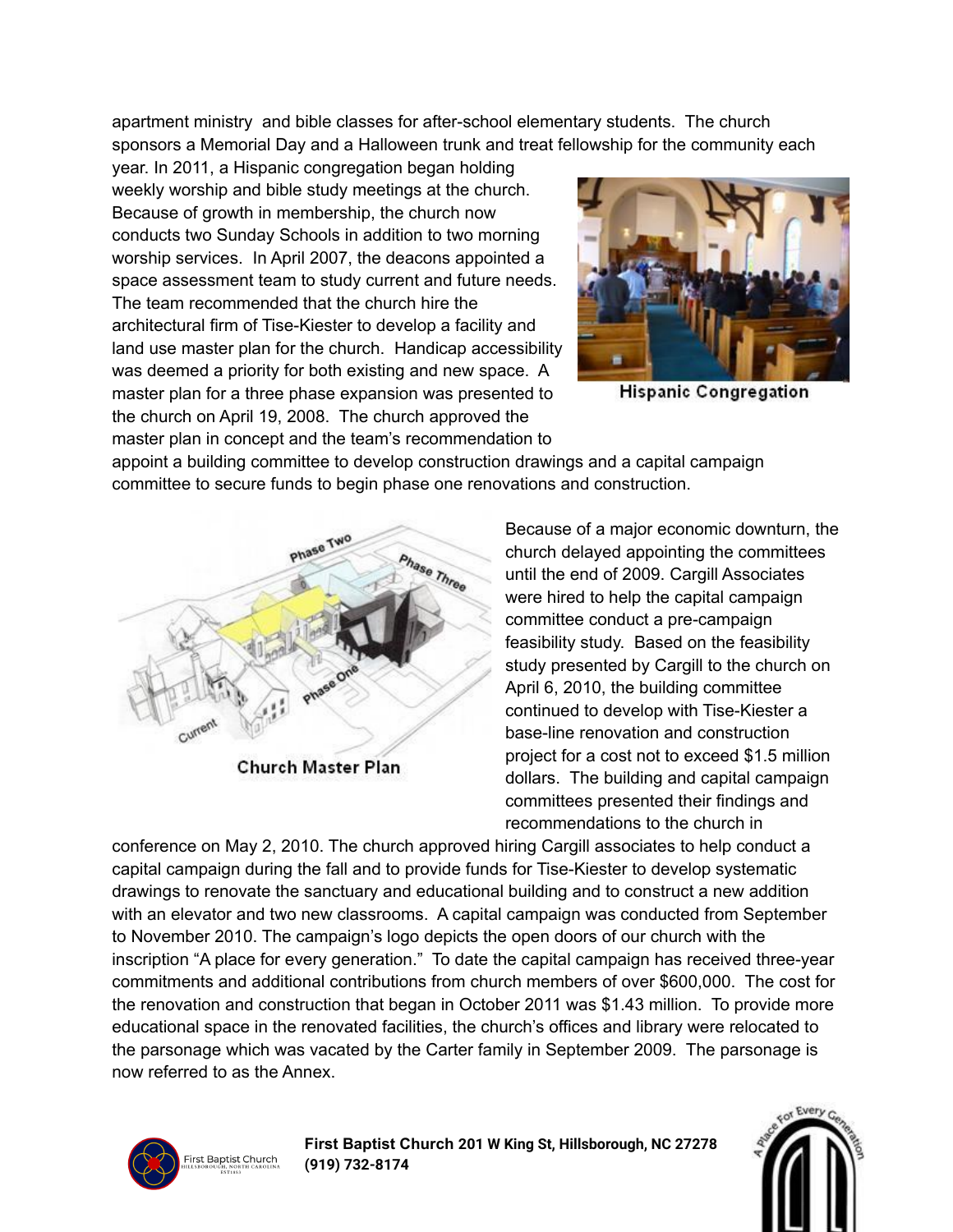C. T. Wilson Construction Company is hired as the builder and renovations and the addition of an elevator tower began in November 2011. The renovation is done in phases to allow the congregation to continue worshiping and holding Sunday School and mid-week services. Some Sunday School classes meet in the Annex while others meet in off-campus facilities. The basement, sanctuary and educational wings built in the 1950s and 1970s undergo major renovation with new plumbing, duct work, ceilings and lighting. The work is completed in September with dedication services held on Sunday, September 16, 2012. Betty Ann Dickerson, chair of the Building Committee, expressed her appreciation to the congregation, Tise-Kiester, architects, and C.T. Wilson, builder. The \$600,000 first 3-year loan is paid off on time by donations given to the capital campaign.



Youth Minister, Jesse Jaquez, is ordained into the ministry by the church in 2014. Church members begin to support two ministries to help refugees; (1) Marc and Kim Wyatt efforts to establish a Welcome House in Raleigh and (2) Chaouki and Maha Boulos ministry in Lebanon primarily to reach and help Syrian refugees. Teams of volunteers begin to travel to Lebanon annually to help with worship, teaching and other outreach programs. In 2016, a Security Team is formed to safeguard church members during Sunday and Wednesday bible study and worship;

coded push button locks are placed on outside doors. The same year, Bill Nordan is called as full-time Associate Pastor. In 2017, English as a Second Language classes begin at the church. A Debt Retirement Campaign is approved by the church in 2019 with the slogan "Faithfully Finish & Faithfully Forward." Church members' commitments exceed \$300,000 to pay off debt in three years. Dr. Randy Carter resigns his pastorate at First Baptist after serving 15 years and 5 months.

Rev. David Morton's two-year ministry as the church's Interim Pastor begins in May 2019. The church begins to reexamine its affiliations with the North Carolina Southern Baptist Convention (NCSBC) and the Cooperative Baptist Fellowship (CBF) and decides to continue to support both organizations' missions. Because of the COVID-19 pandemic, the church suspends all gatherings in the church's facilities and a Regathering Task Force is appointed to monitor and set conditions for reopening the church's facilities for worship, bible study, meetings and other related activities. In the interim, Zoom conferencing software is used effectively for worship, bible study and meetings. In April 2021, the church pays off the building loan seven months ahead of the November 2021 deadline goal set for the Debt Retirement Campaign. Regardless of the pandemic, the church's outreach ministries continue and budgetary needs are met. With input from the congregation, the pastor search committee creates a one page "Who We Are"



**First Baptist Church 201 W King St, Hillsborough, NC 27278 (919) [732-8174](https://www.google.com/search?q=first+baptist+hillsborough%2C+nc&oq=first+ba&aqs=chrome.0.69i59j46i131i199i291i433i512j69i59j69i57j0i131i433i512j69i60j69i61j69i60.1105j0j7&sourceid=chrome&ie=UTF-8#)**